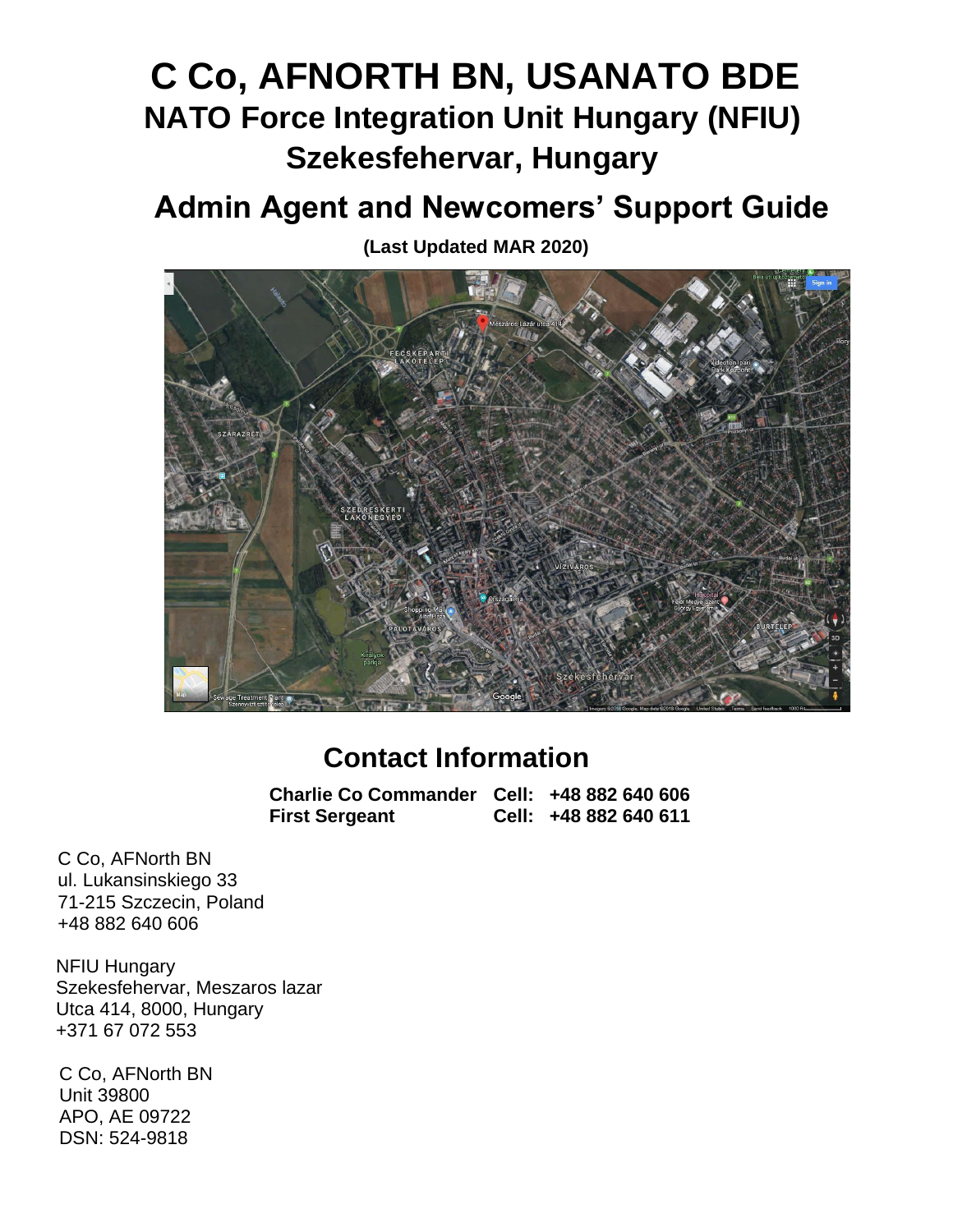## **Welcome**

I would like to take this opportunity to welcome you to Charlie Company, Allied Forces North Battalion (AFNORTH), and United States Army North Atlantic Treaty Organization (USANATO) Brigade. We have a very unique organization. Our company is located Szczecin, Poland. The Battalion Headquarters is in Mons, Belgium and the Brigade Headquarters is in Sembach, Germany.

Our mission is to enhance the well-being of individual Soldier and Family readiness through human resources, training and logistical support. We provide support to those assigned members providing operational training, security and support to the Baltic Nations, educating our Partners and Allies on all levels of command while coordinating roles to improve tactical interoperability and procedures.

You are further assigned to NATO Force Integration Unit Hungary in Szekesfehervar, Hungary. So we are better prepared to receive you, keep us abreast of changes to your arrival date. Your sponsor's contact information is in you welcome letter. Your sponsor will be assisting to make your transition as seamless as possible. Please inform him or her of any special requirements (i.e., pets, housing or medical needs).

All Family members, of qualifying age and Command Sponsored are required to travel with a no-fee passport. We also highly encourage you to hand-carry your training records, obtain "**copies**" of your medical and dental records, and documents required to in-process (i.e., PCS orders, DA Form 31, marriage certificate, birth certificate(s) for the children, household goods, vehicle shipping documents, and travel expense receipts). Also, it is best to bring at least 90 days of prescribed medication until you are enrolled in the TRICARE Overseas Program Prime Remote (TOP PR).

To financially prepare for this move, it will be important to allocate savings to cover initial PCS expenses upon arrival. These expenses will include housing security deposit, first month rent, realtor fee, immediate-use household goods, annual insurance premium payment, vehicle inspection, registration and repairs, utility and internet deposits and cellular phone contracts. These initial costs can be in excess of \$7,000. You do not need to bring your \$7K funds in paper cash, but it is important that you can access it via bank transfers or ATM withdrawals immediately upon arrival. Advances for housing security deposit and first month rent are available through the finance office, and Soldiers are encouraged to learn about the Army Emergency Relief Fund if supplemental funding is required outside of your budget. After in-processing is complete, vouchers for reimbursable expenses, Move-In Allowance and Dislocation Allowance can be submitted. Please note, these payments may take several weeks to process into your account.

Below is a highlight of what you can expect at your country of assignment. The information here is not all inclusive and may change over time. It is especially important to check and verify a country's requirement for passport and visa.

#### **Challenges associated with this remote location**

Procuring US equivalent standards of medical care, education for school aged dependents and overall quality of life are three of the foremost challenges that come with being posted at this remote location. Most quality of life services including housing leases, auto services, utility bill management, banking and cellular or internet require local language translation support. This location does not have a working support arrangement with the US Embassy in Budapest so Service Members assigned to this location must be prepared to receive US mail support from Papa AFB (approximately 3 hours driving round trip). Serious medical care is usually procured in Vienna, Austria (5 hours driving round trip).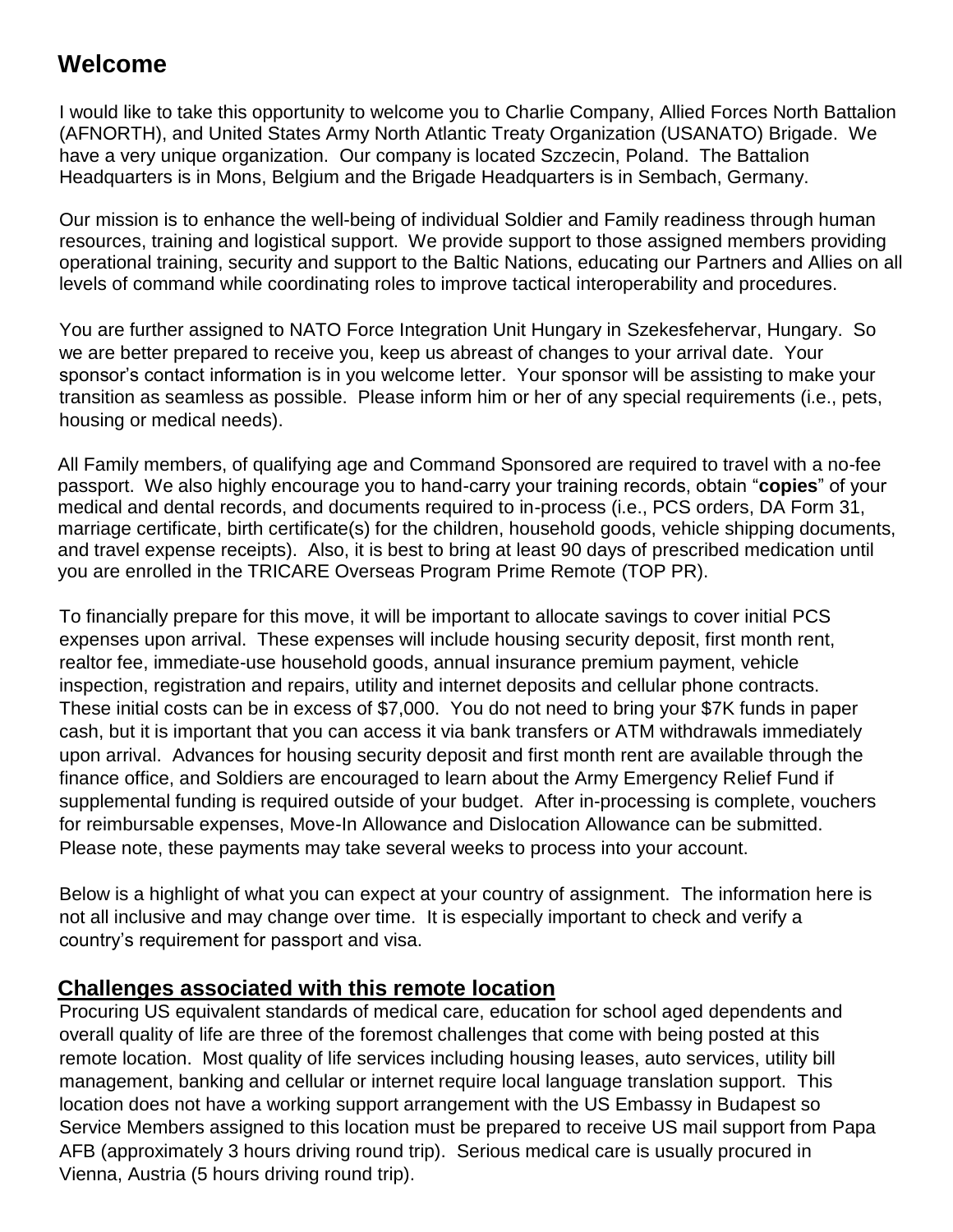## **Routine Admin Support**

All admin support such as actions, awards, evaluations, DD Forms 93, SGLV, leave and passes, SRB updates, rating scheme, MEDPROS updates, FVAP, and all other routing HR related actions are handled by the C Company HQs National Support Element (NSE) at Szczecin. NSE supports their assigned personnel and BN's mission by ensuring individual Soldier and Family Readiness through administrative, HR, logistics, operations, and communications support. They receive direct guidance from company leadership. NSE personnel will coordinate with the supporting Company and BN headquarters for all national support requirements for Army personnel.

#### **In-processing**

C Company HQs NSE will issue you an in or out-processing checklist. You will need to coordinate with your local NSE to ensure all requirements are met for these actions. Please follow each of the steps in the checklist and work closely with your sponsor and C Co HQs NSE in submitting your required documents to start/stop your overseas entitlements, and establish your network access (in the USRAEUR domain). Your NATO installation will also have their own in/out-processing requirements with each staff section (J1, J2, J6, etc).

## **Resources**

#### **Garrison Support**

US Army Garrison Bavaria – Grafenwoehr Germany Training Area is the closest Army Installation to Eastern European/Baltic countries. Often, C Co personnel will visit the DEERs office, Health and Dental Clinic, Passport Office, Finance, Housing Office, MWR, PX and Commissary. C Company HQs NSE staff will be sending your in or out-processing documents to each respective offices during your transition. Ensure that you include the C Company HQs NSE on all communication when in or out-processing in order to ensure proper accountability. C Co utilizes USAG Bavaria as our servicing installation.

Papa Air Base has a CAC office (RAPIDS (Real-time Automated Personal IDentification System)) to get your card *unblocked, updated,* or *replaced. POC js Randall O. Thompson, TSgt, USAF, DSN: 314 478-7029, RANDALL.THOMPSON.8@us.af.mil or USNSEDIRECTOR@us.af.mil*

#### **Medical/Dental**

You are required to complete all PHA and dental requirements prior to arriving to the unit. Requirements include annual PHA, dental exam, immunizations, HIV, etc.

Dental care for the Soldiers must be done on the local economy through TRICARE International SOS (ISOS). Family members will receive dental care through enrollment in the TRICARE Overseas Dental Program managed by United Concordia.

TRICARE Overseas Program Prime Remote provides health care through International SOS to Active duty Service Members (ADSMs) and command sponsored Family members residing with them in designated overseas locations. Website:<http://www.tricare.mil/PLANS/HealthPlans/TPRO.aspx> Phone number: +44-20-8762-8384

Family members will need to be enrolled in TRICARE Overseas Program Prime Remote. It is best to contact the TRICARE Service Center at +44-20-8762-8384 to enroll by phone.

Soldiers and Family members will be referred to local health care providers by International SOS. International SOS maintains a list of local hospitals, clinics, and providers who speak English. However, once you arrive at your scheduled appointment, it will not be guaranteed that you will be speaking to and English-speaking receptionist or nurse. ISOS can provide live translations during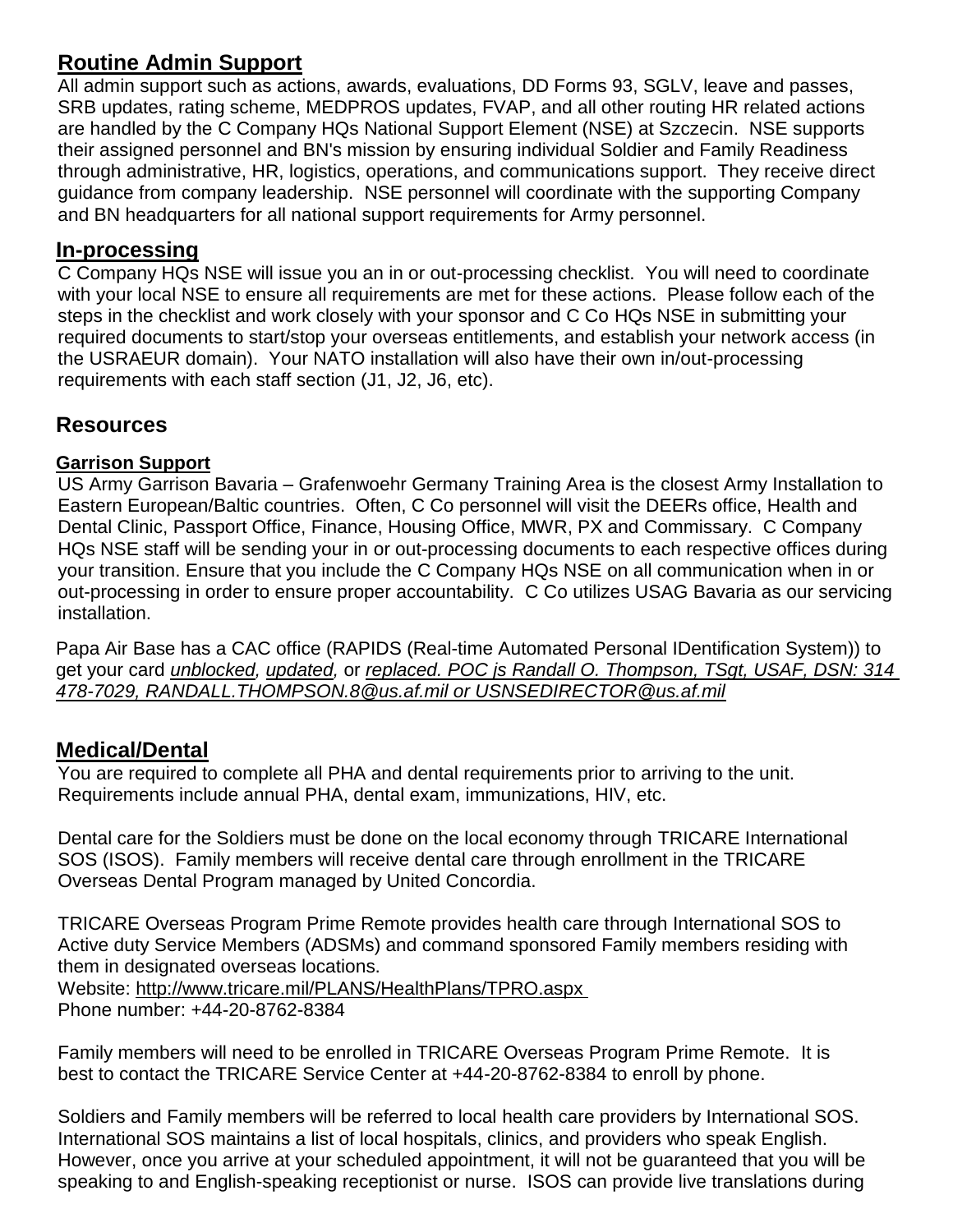your appointment, via telephone, if coordinated prior to your visit.

C Co will provide you with the specific instructions on how to complete your PHA online and over the phone.

In certain instances when specialty care is not found in the Szekesfehervar community, ISOS will refer Soldiers and Family members to the most appropriate location where the specialty care can best be provided, which may be Grafenwoehr Medical Facility or Landstuhl Military Medical Center.

#### **Graf Medical &Dental Clinic Hours of Operation**:

Mon-Fri 0730-1630, closed for federal holidays. Appointments +49 6371-9464-3000

#### **Schools**

There is no DoD school in Szekesfehervar, Hungary, but there are three approved and sponsored (funded) international schools in Budapest. Many of these are multicultural international learning communities using English language instruction, with other languages available. We encourage you to contact the schools and request a consultation to determine which school will meet your child's needs. Please work with your sponsor and the company to set up your NDSP (non-DoDEA) packet to process tuition costs. The full cost of these private schools are covered by DoDEA. For more information, please visit<https://www.dodea.edu/nonDoD/>

Please work with your sponsor and NFIU Hungary personnel for recommendations.

#### *SM's ARE REQUIRED TO REGISTER SCHOOL AGED DEPENDENTS WITH THE NON\*DOD SCHOOLS PROGRAM, NDSP. ACCESS THE STUDENT ON LINE REGISTRATION (SOR) AT THIS LINK: HTTPS://WWW.DODEA.EDU/NONDOD/PROCEDURES/INDEX.CFM FOR ASSISTANCE WITH REGISTRATION, EMAIL NDSP.MANAGEMENT@HQ.DODEA.EDU OR CALL CIV 571-372-5863/1897 DSN 312-372-5863/1897.*

#### **Housing**

There is no Government Quarters/Housing available. Families must reside in Private Leased Housing. Many of the local quarters may be smaller than what some Americans are accustomed to, but there are suitable housing available. The housing office in Ansbach, Germany will be processing your request to reside on the economy, lease agreement, realtor fee and other documents. Please contact the following personnel and the C Company HQs NSE when you arrive to anticipate their administrative requirements.

Kirstin Boynton, GM Claudia Price, GM USAG Ansbach Housing USAG Ansbach Housing E-mail: [Kirstin.s.boynton2.ln@mail.mil](mailto:Kirstin.s.boynton2.ln@mail.mil) E-mail: claudia.price.ln@mail.mil DSN: 314-467-3696 DSN: 314-467-3696 Comm: +49 9802-83-3696 Comm: +49 9802-83-3696

NATO/Remote Site Manager NATO/Remote Site Customer Assistant

You will find some housing without bedroom closets, yet the overall living quarters comfortable and accommodating. Having a positive outlook and considering ways to adapt to a completely different culture will enable you to overcome this culture shock more quickly. Many of the electrical appliances you currently own cannot be used on the European 220 voltage systems. However, most smart devices like cellphones, laptops and tablets can be plugged in to the wall via an adapter

Other 120v appliances will require a step-down transformer, Papa, AB Hungary generally has them available for loan to you during your assignment, however you may need to purchase one upon your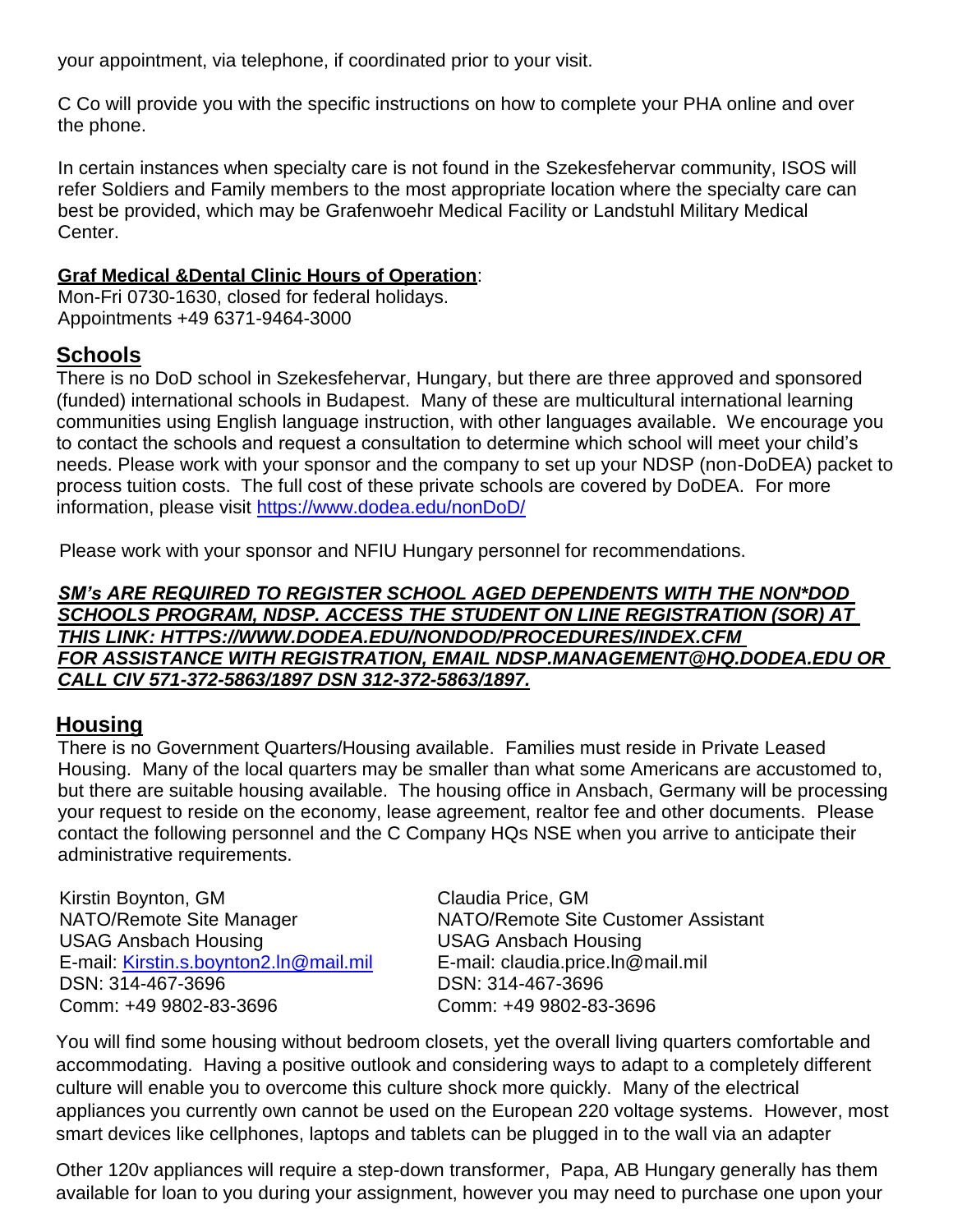arrival if Papa, AB is out-of-stock. It will be possible to order transformers via amazon and have them delivered to your new APO, but please see the mail information regarding logistics, timeliness and size restrictions. Other host nation online retailers may be a good option for delivering goods to your home, but do ask for recommendations for reputable stores.

## **Passports/Visa**

Family members and US Government civilians traveling overseas are required to have passports. Official or "no-fee passports" can be obtained at Government expense. The application process may take 4 to 6 weeks, so, you should begin the passport application process as soon as you receive your travel orders.

A birth certificate with a raised seal is required to apply for a passport. You can request a birth certificate from the Bureau of Vital Statistics in the state where you were born. Adoption decrees, marriage and/or divorce decrees may be required for personnel getting a passport with a different name than the name that appears on the birth certificate. The U.S. State Department requires both parents' consent for new passports for children less than 14 years old. If one parent is unavailable because of geographic separation, divorce, or other circumstances, the parent applying for a child's passport must obtain a signed statement from the absent parent that grants permission to take the child overseas.

Tourist passports are needed for personal travel in Europe. You may apply for tourist passports on arrival, but for convenience it is recommended that you should apply for the tourist passport while you're still residing in the United States. You can find more information on tourist passports from your local personnel services detachment, passport office nearest you, or from the U.S. State Departments official website at [http://travel.state.gov.](http://travel.state.gov/)

#### **Mail**

U.S. mail will be supported by Papa, AB Hungary, where you will be issued an APO mailbox. Size restrictions do apply for parcels, which is often 18" by 18" to allow for room in a plastic mail delivery bag. However, we have seen larger items be delivered, but it is not guaranteed.

## **Banking**

As you will discover, internet, cellular and TV providers, utilities and contract-based services require a host nation bank account for payment. The local currency is Forint (FORINT). Personnel you will work with may be able to recommend financial institutions that provide convenient branch and ATM locations. Please remember that conversion fees apply to your transactions when transferring dollars to your local currency or at point of sale (if paying in USD). Many people make the mistake of calculating the equivalent currency when looking at the price of a good or service, but vendors and banks offer different conversions rates that is not equal to simple conversion. Banks often provide more competitive conversion rates, so it may be best to transfer USD to local currency within your account to avoid excessive transaction fees or conversion rates at the point of sale. It will be important to know your bank's International Bank Account Number (IBAN) or SWIFT number, as this information will almost always be needed when paying bills, tickets or contract services online.

## **Vehicles**

**License:** To operate your POV, it is recommended that you apply for, and purchase an international driver's license. However it is not mandatory in Hungary but recommended. Many U.S. personnel in NATO accomplish this through AAA. Please reach out to your sponsor for alternatives if AAA is not available to you. Other licenses can be acquired, depending on agreements with the local government.

**Registration**: Registration is often a complicated task and can take up to 6 months to complete the process in Hungary. Remember the host nation is under no obligation under an international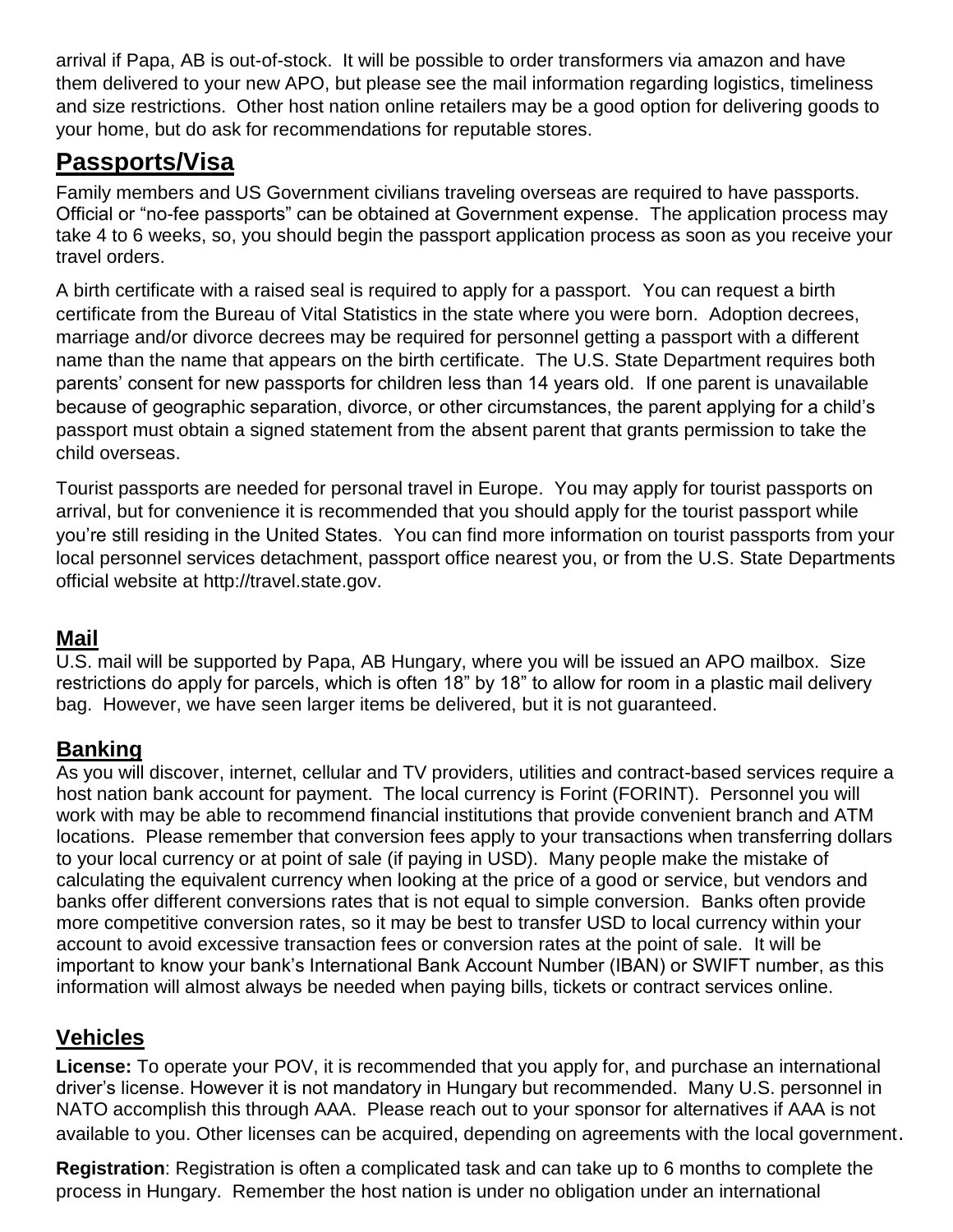agreement to register your vehicle; it is solely up to the Host Nation DMV. The Host Nation DMV has the right to deny your requested registration. Before registration begins, you will need to have your vehicle inspected by an approved Government inspection station. The inspectors will ask for translated copies of your previous registration and a data sheet that outlines the technical specifications for your vehicle. European inspections are rigorous. Technicians will complete a bumper-to-bumper, top to bottom, inspection that states any deficiencies. You will then have up to two weeks to correct the deficiencies, i.e. repair it, or you will need to pay for a whole new inspection at full-cost. Be prepared to pay for repairs or parts replacement if your vehicle is not new or wellmaintained. Once completed, **you will need to have written permission from your finance company to register in your host nation (translated), a bill of sale (translated), previous registration, customs documents, local inspection and (in some cases) a drivers history from the past seven years (translated) for the insurance company.** You will need assistance from a language specialist or local national to take your documents to the local DMV, pay the fees, and receive your temporary plates. After you are entered into the DMV database, permanent plates will be issued. Although you are allowed to ship a POV to Hungary by the US Military it is not recommended as there is currently no official agreement for you to be able to register your POV in Hungary.

**Fuel:** Fuel in Europe can cost up to three times the cost in the U.S. Tax exemptions on petrol and fuels for privately owned vehicles is authorized in Hungary, there is currently no set limit.

#### **Transportation**

The Transportation office located on USAG Bavaria – Grafenwoehr in Building 244. The arrival of Household Goods (HHG) will be coordinated through this office. Your sponsor will assist you in working with transportation personnel to ensure the location of delivery once you find a home. Once your housing contract is complete you can track your move at:<http://www.move.mil/> website. Upon notification of a shipment's arrival, you must schedule a delivery date and be at your quarters on that date to accept delivery. HHG shipments for newcomers to your location should not include Personally Owned Firearms (POF). No Personally Owned Firearms are authorized in Hungary. There is no possibility to store or own firearms in Hungary.

#### **IT Support**

It support is not available at Szekesfehervar. Instead this service is found at the C Co HQ at Szczecin. The company will process NIPR account requests and issue NIPR computers and hotspot devices. VPN access can also be requested from the C Company HQs NSE if needed. Most of your emails will be on NATO Secret servers; the VPN can be used to access your .mil emails.

#### **Reassignments**

When a SM out-processes from C Co their main POC is the C Company HQs NSE in Szczecin, Poland.

The Company coordinates issuance of PCS orders from the BN MPD/S1 at Mons, Belgium and coordinates all out-processing requirements such as transportation and housing with the USAGs in Ansbach and Grafenwoehr.

#### **Clearance**

The NATO Secret, SF86 renewals, and other clearances are process by the AFNORTH Bn S2 through the NSE at C Co HQ in Szczecin. If fingerprints are required, the Service member must travel to Grafenwoehr on TDY.

#### **Hand Receipts**

The property books are controlled by the Company Commander at C Co HQ Szczecin, Poland.